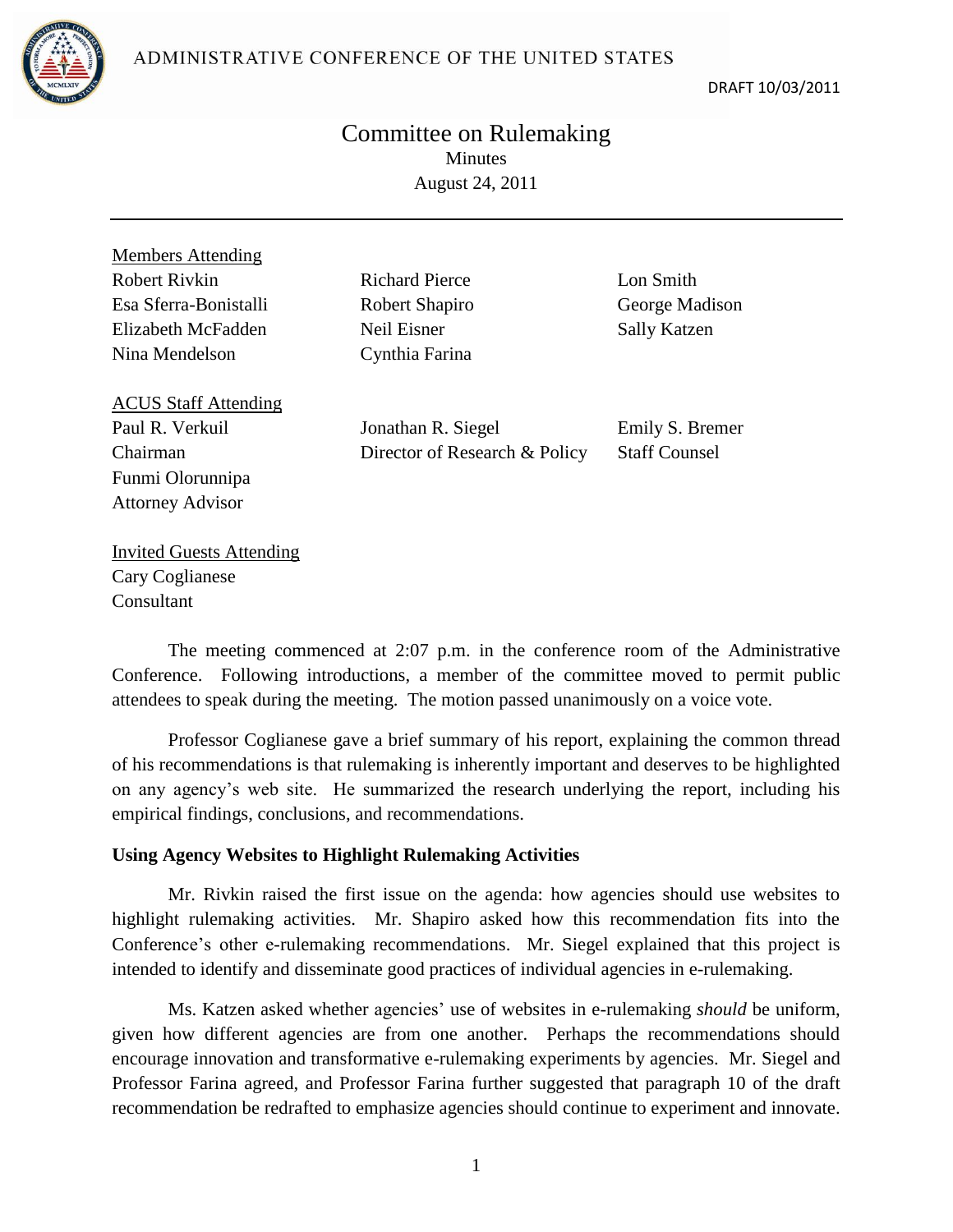

Ms. Sferra-Bonistalli agreed that innovation and individualism can be a benefit, but pointed out that having a uniform point of entry could be very useful to users of agency websites. Some uniformity might also help agencies by making it easier to identify best practices that can improve agency outreach in the face of resource limitations.

Mr. Shapiro and Professor Pierce noted the Conference's e-rulemaking recommendations need to be consistent with each other, and Professor Pierce observed that the paragraph recommending agencies use facilitators might be legally problematic if used improperly. Perhaps a clarification that it be confined to pre-proposal stages of rulemaking would prevent the language from being misleading and creating legal problems.

Professor Farina strongly supported the paragraph recommending agency use of facilitator services, but suggested a tweak to the language: "agencies should consider in appropriate rulemakings retaining facilitator services to manage online, agency-sanctioned rulemaking discussions." Professor Pierce was not sure that solved the legal problem of agencies creating two separate tracks—one an informal discussion via facilitator, and the other the noticeand-comment proceeding. Unsophisticated participants are likely to confuse the two, and making the former agency-sanctioned would not solve the problem.

Mr. Siegel was not sure that an agency's use of social media would hurt it on judicial review if it held a notice-and-comment proceeding. Professor Pierce said it would only be a problem if the agency relied on something in the social media discussion in the rulemaking. It might also raise issues about whether it is a legal public meeting. And it could confuse people. The agency would have to issue a clear notice that it would not consider new proposals, data, etc. from the social media discussion in the rulemaking. Professor Mendelson suggested adding language to paragraph three directing agencies to provide clear notice of how the agency will treat the comments. Ms. Sferra-Bonistalli agreed.

Ms. Sferra-Bonistalli stated she would support a recommendation that the facilitator can summarize the social media discussion and file it in the docket. She believed this would encourage public participation in the rulemaking. Mr. Otis suggested the language should not require that the facilitator be external to the agency. Agencies can't always afford to hire outside. Mr. Rivkin noted that if agency personnel fill the role of the facilitator, there may be greater onus on the agency to clarify how the discussion will be used in the rulemaking. There seemed to be general agreement on this point.

Mr. Eisner suggested paragraph two should not put the burden on the agency, but should rather allow agencies to use available tools or data created by other parties. The work necessary to fulfill the recommendation's aim is better done centrally. Professor Coglianese noted that page 39 of his report addresses the use of centrally developed information. A representative from the eRulemaking PMO clarified that an agency can provide a link on its own website to a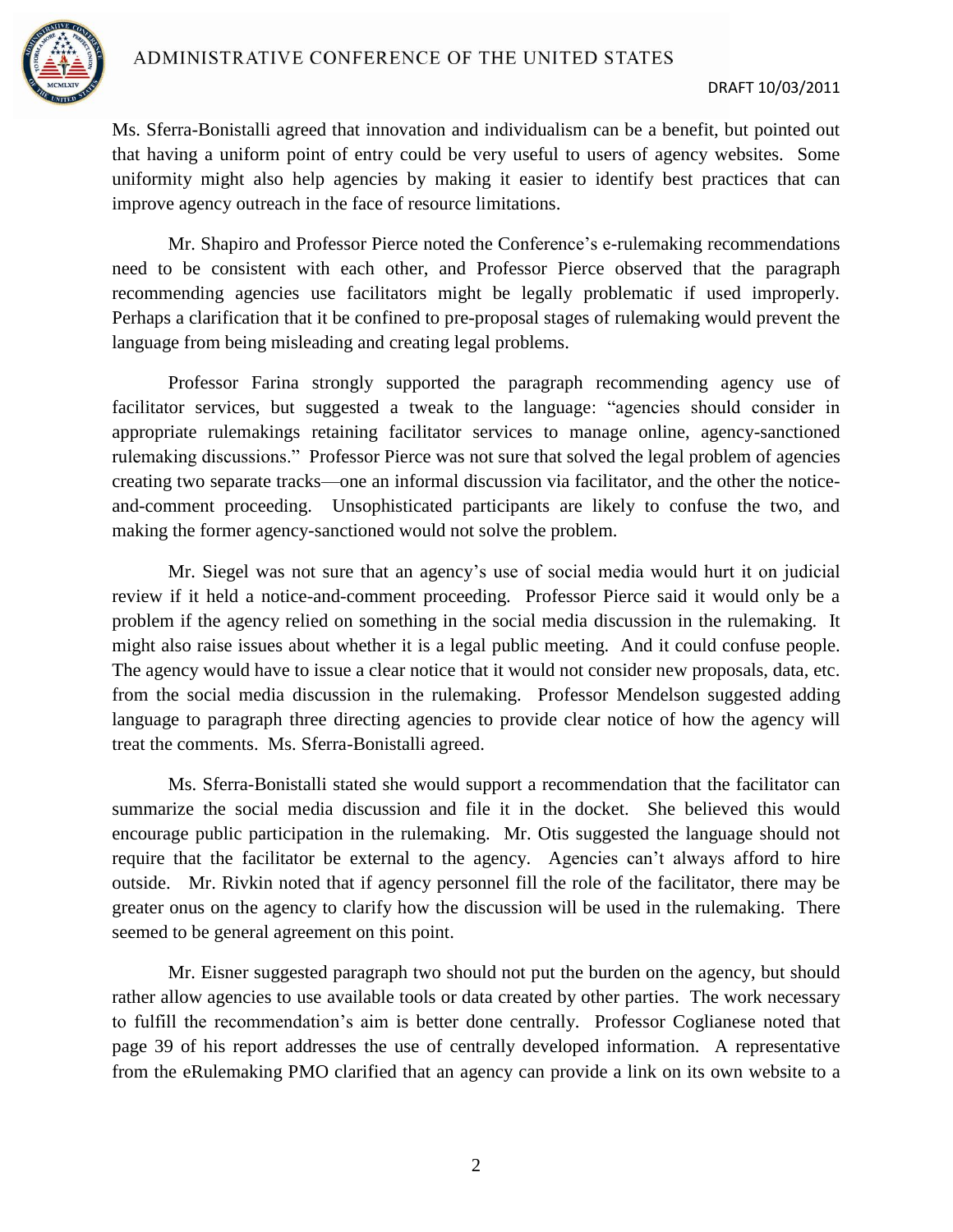

canned search on Regulations.gov. Agencies can use this tool to direct users to the specific information they need. The Federal Register is in the process of creating a similar tool.

Professor Farina suggested that paragraph one should be aimed getting non-participating stakeholders, rather than the general public, to participate. Mr. Eisner agreed, but thought it should be aimed at both. The committee appeared to agree on this.

## **Improving the Accessibility of Agency Websites**

Mr. Rivkin moved the discussion to questions of increasing the accessibility of agency websites. Mr. Pierce was concerned that paragraph five seems very open ended and may be politically controversial. The decision of whether to provide information in languages other than English should be left to agencies. Mr. Madison noted that diminishing resources make it impossible to provide your website in multiple languages. Mr. Otis noted that the accuracy of translation can create difficult issues for an agency on judicial review. Several members of the committee expressed concern that there are too many possible languages into which an agency might translate materials. There are also few circumstances providing a compelling justification for translation, and no clear limits on the proposed recommendation to translate.

Mr. Eisner suggested limiting the translation recommendation to circumstances in which translation is necessary to protect public health and safety. Ms. Sferra-Bonistalli suggested softening the language to more generally encourage agencies to improve access for groups that do not traditionally participate in rulemaking, which might include foreign language speakers. Ms. Katzen agreed the accessibility paragraphs were too prescriptive and should be scaled back. She suggested using language from the report to make them softer and more aspirational. Mr. Shapiro suggested shifting the focus of these paragraphs to parts of agency websites that impose requirements on public.

Mr. Rivkin asked the members of the committee to confirm they want to eliminate or soften paragraph five. There was general agreement that they did.

Professor Farina noted that text-only websites have broader uses than paragraph six suggests. For example, such websites may facilitate access for users with disabilities. She further observed that "Section 508" is a term of art without a good set of standards. The U.S. Access Board is doing a rulemaking to update the Section 508 guidelines, but it's not finished yet. In this context, saying agencies should comply with Section 508 leaves a lot of questions unanswered. Professor Coglianese suggested that the point is not Section 508, but rather making agencies aware of the importance of facilitating access for the disabled.

Ms. McFadden suggested all the paragraphs addressing accessibility issues could be consolidated into a single paragraph. She urged that both this paragraph and paragraph one should be phrased to avoid the criticism that would be implicit in referring to nonparticipating